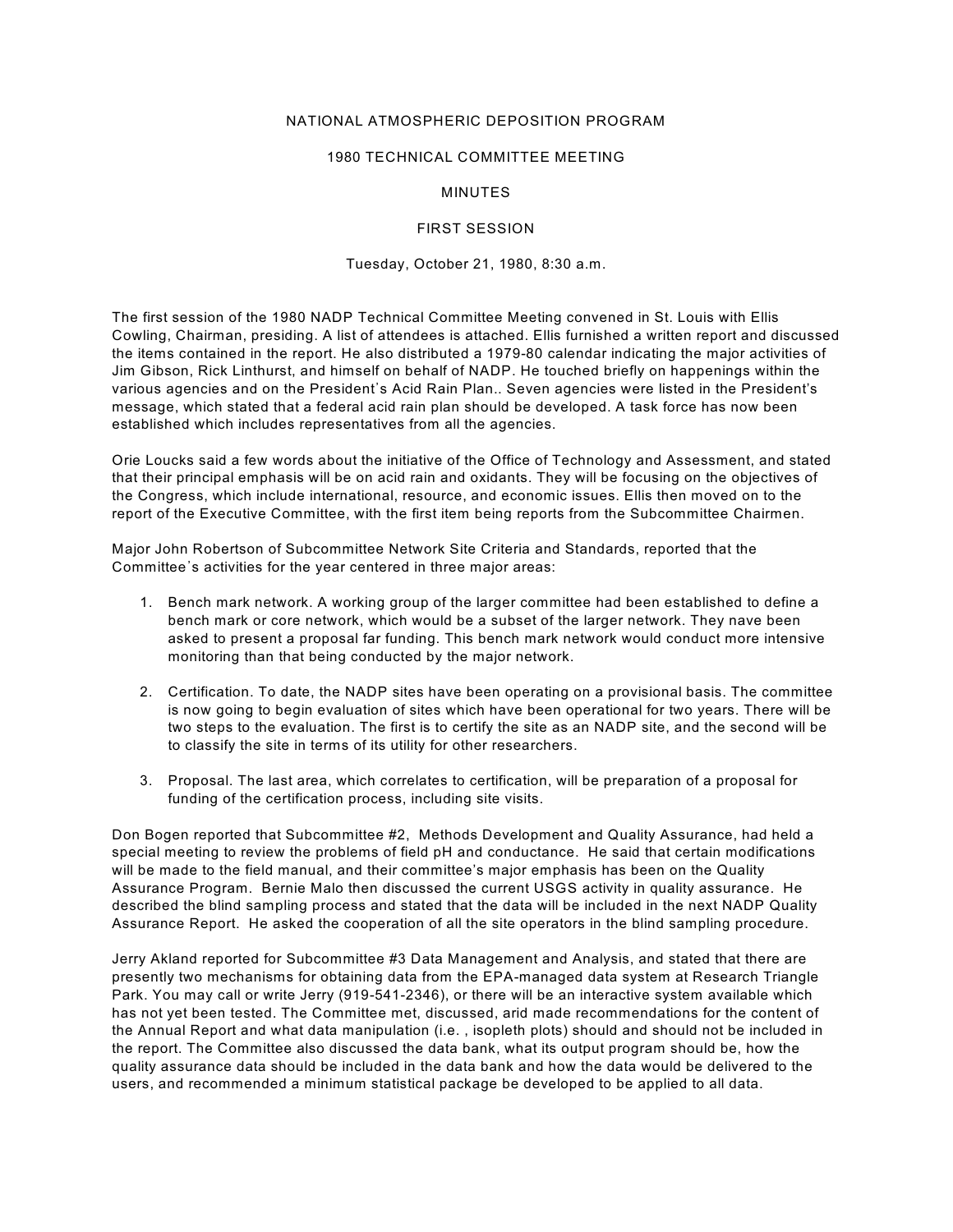John Skelly then reported for Subcommittee #4, Effects Research. Most of the Committee's activity for the year will be a result of the Technical Committee Meeting. He distributed the agenda for the Tuesday afternoon session which will consist of research station reports, and the Wednesday afternoon session which will be a panel discussion on "Relevance of Deposition Data to Understanding affects of Acid Rain." Jay Jacobsen stated that the program Wednesday is an initial effort to try to strengthen the link between deposition data and effects. Mike Skelly said that the workshop Thursday on "Watershed Studies" is an extension of affects research on a grander scale.

Gary Stensland reported on the activities of the Central Analytical Laboratory and announced a meeting Tuesday evening for people interested in site operation. This will be an open session with representatives of CAL and Aerochem Metrics in attendance. Gary then presented figures pertaining to the number of NADP sites sampling and the number of samples analyzed for the past year. Other CAL activities for the past year have been:

- 1. Training. CAL has designed a field operator's training course and presented the first program on October 16 and 17 with thirteen site operators attending. In addition, CAL has trained the NOAA/WMO site operators and the four site operators from the ESEERCO sites in New York.
- 2. Quality Assurance Report. The first report was completed in March and is in the mail to Jim Gibson for publication.
- 3. Efforts for the Next Year. The main priority will be to keep up with the growth of the network. They plan to monitor and evaluate site operations by increasing their efforts at working with the sites and being aware of what is happening week by week at the sites. They will increase their efforts to certify and validate the data sent to Colorado State University for the data reports.

Van Bowersox then spoke regarding rain collection data "representativeness." Van elaborated by saying that collection efficiency is the degree to which the measuring device represents the precipitation that fell. In general, CAL feels the sites are doing a good job of representing the rain that fell. CAL is looking for a better way to monitor the weekly site reports and to alert the site operators to any problems.

Ellis Cowling then discussed funding for NADP and stated that NADP is a voluntary association of interested scientists who have obtained local funding. Sampling costs are paid for by voluntary contribution. In addition, NADP receives funding from the North Central Region of the State Agricultural Experiment Stations, USDA SEA/CR, USGS, National Park Service, EPA, NOAA, BLM, the Forest Service, and several state agencies and private industries. This funding supports not only monitoring, but also coordination and quality assurance. In addition, NADP receives a large contribution of time, especially from USGS, EPA and DOE. The Executive Committee of NADP is exploring possibilities of attaining additional support by other mechanisms. There are several options:

- 1. The Committee of Nine (which advises the Secretary of Agriculture in the conduct, management and administration of cooperative regional research) has asked that presentations describing the NC-141 program be made to other regional experiment stations with the possibility of NADP becoming an interregional project.
- 2. Action of the Interagency Committee (President's Acid Rain Plan) which at the present time has not presented any budget figures. NADP is continuing its expansion of contacts with agencies as additional resources will be necessary if the Program is to continue to operate at the quality desired. The Executive Committee is hoping that the entire interagency task force will be receptive to making NADP the formal foundation far the national trend network.

Jim T Gibson then presented the Coordinator's report and mentioned again the calendar handout which was put together by Rick Linthurst, indicating the outside aspects in which Rick, Jim, and Ellis had been involved. Internally, Jim's office provides the link between the Executive Committee, the Technical Committee, CAL, and the sites. Specific activities of the coordinator's office have been: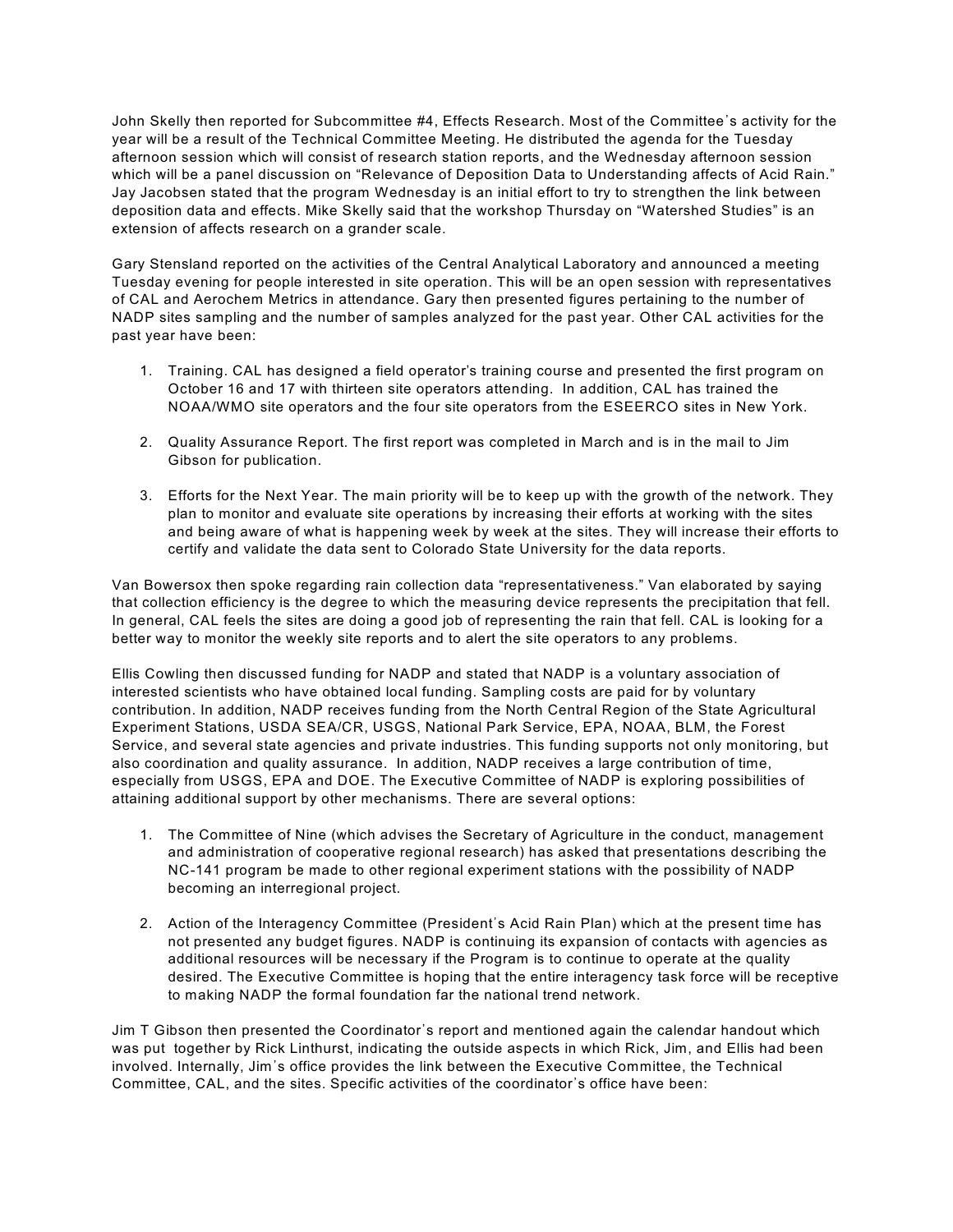- 1. Publication of the Data Reports forwarding of taped material to EPA for inclusion in the data management system.
- 2. Publication of the Toxic Substances Report.
- 3. Responsible for developing proposals:
	- A. The National Park Service proposal, which is the basis for the twelve existing National Park Service sites. There will be four new National Park sites in 1981. located at Shenandoah, Grand Canyon, Theodore Roosevelt, and one other as yet unnamed. -
	- B. Support of EPA/NOAA/WMO sites which is a group of twelve sites.
	- C. Support from NOAA for the joint CANSAP/NADP network which will involve three sites each in the U.S. and Canada, operating two samplers at each site.

A question was asked about procedures employed in the refusal to include a proposed site in the network. Jim responded that this may be accomplished in two ways:

- 1. Informally by contact with the agencies or institutions who are interested in establishing a site and who, through their conversation with the Coordinator, are informed that the location for the site is not acceptable based on NADP criteria.
- 2. Formally by the submission of a site description questionnaire which is evaluated and refused by decision *of* the Executive Committee. The Executive Committee is now in the process of turning down two sites.

Jim discussed handouts of the isopleth maps which are the first attempt with the newly acquired software. The maps show the combined CANSAP and NADP information for weighted pH annual average for 1979, and Jim went on to state that these maps do not currently comply with all the suggestions of the Data Management and Analysis Subcommittee.

## SECOND SESSION

Tuesday, October 21, 1980, 1:00 p.m.

The Tuesday afternoon session was comprised of presentations by site operators and participants as follows:

## Ten-minute Presentations

- 1. Chuck Hakkarinen Electric Power Research Institute
- 2. James A. Lynch Pennsylvania State University
- 3. Raymond C. Mathews and Gary L. Larson National Park Service, Great Smoky Mountains National Park
- 4. John K. Robertson U.S. Military Academy, West Point, New York
- 5. Dudley J. Raynal SUNY, College of Environmental Sciences and Forestry
- 6. Leo E. Topol Rockwell International
- 7. D. N. Whelpdale and M. E. Still Atmospheric Environment Service, Canada.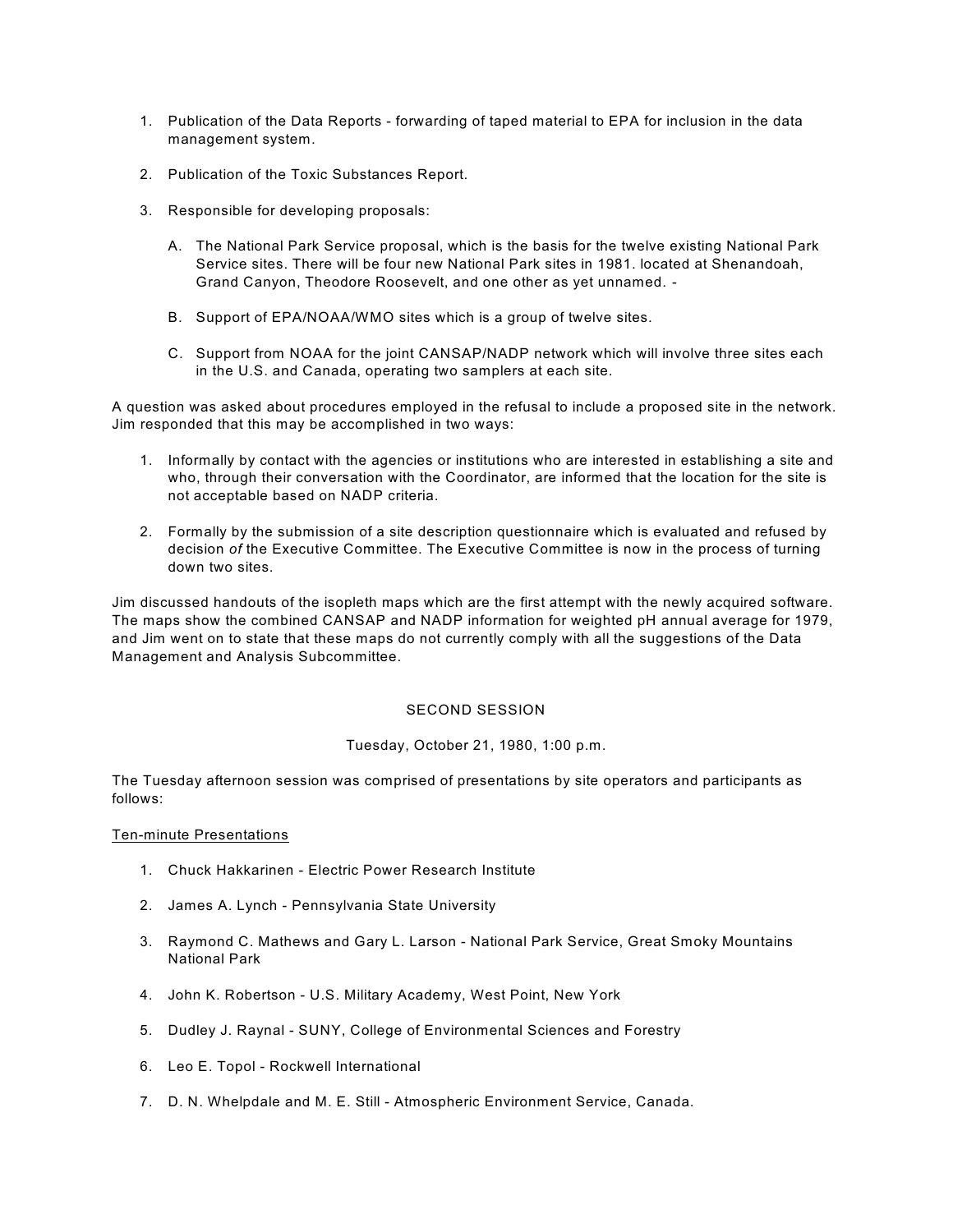- 8. Gary Stensland Illinois State Water Survey
- 9. A. J. Johannes Renssalaer Polytechnic Institute

## Five-minute Presentations

- 1. Stan Coloff Bureau of Land Management
- 2. Warren W. Knapp Atmospheric Sciences, Cornell University
- 3. H. Riekerk University of Florida
- 4.. Kenneth Steele University of Arkansas
- 5. Jerry T. Walker University of Georgia, Georgia Agricultural Experiment Station
- 6. Dave Shriner Oak Ridge National Laboratories
- 7. Sashi Verma University of Nebraska
- 8. Boris Chevone State University of Virginia.

## EPA Acid Precipitation Program

Rick Linthurst, coordinator for the EPA Acid Precipitation Program at North Carolina State University, was asked to talk about this program. He announced that they are just getting started and distributed handout material regarding the program. The status report will be ready sometime in November, and anyone interested in receiving this report may write to Rick's office to request a copy. He hopes there will be a solicitation for proposals early in 1981.

## New Officers

A nominating committee consisting of Ray Herrmann, Clare Harris, Jerry Walker, Warren Knapp, and Vance Kennedy was named to recommend a slate of officers for the 1980-81 year. New officers will be elected at the Wednesday morning session.

## THIRD SESSION

Wednesday, October 22, 1980, 8:30 a.m.

The Wednesday morning session convened following meetings of the individual subcommittees. The first item of business was subcommittee reports.

## Subcommittee #1 - Network Site Criteria and Standards

Election of officers was held with John Robertson, U.S. Military Academy, being elected Chairmand and John Miller, NOAA, elected as Vice Chairman.

John Robertson reviewed Committee activities since the last meeting:

- 1. Herb Volchok's resignation as Chairman.
- 2. Bench Mark Working Group's progress.
- 3. Review of site documentation.
- 4. Strawman draft proposal for site certification.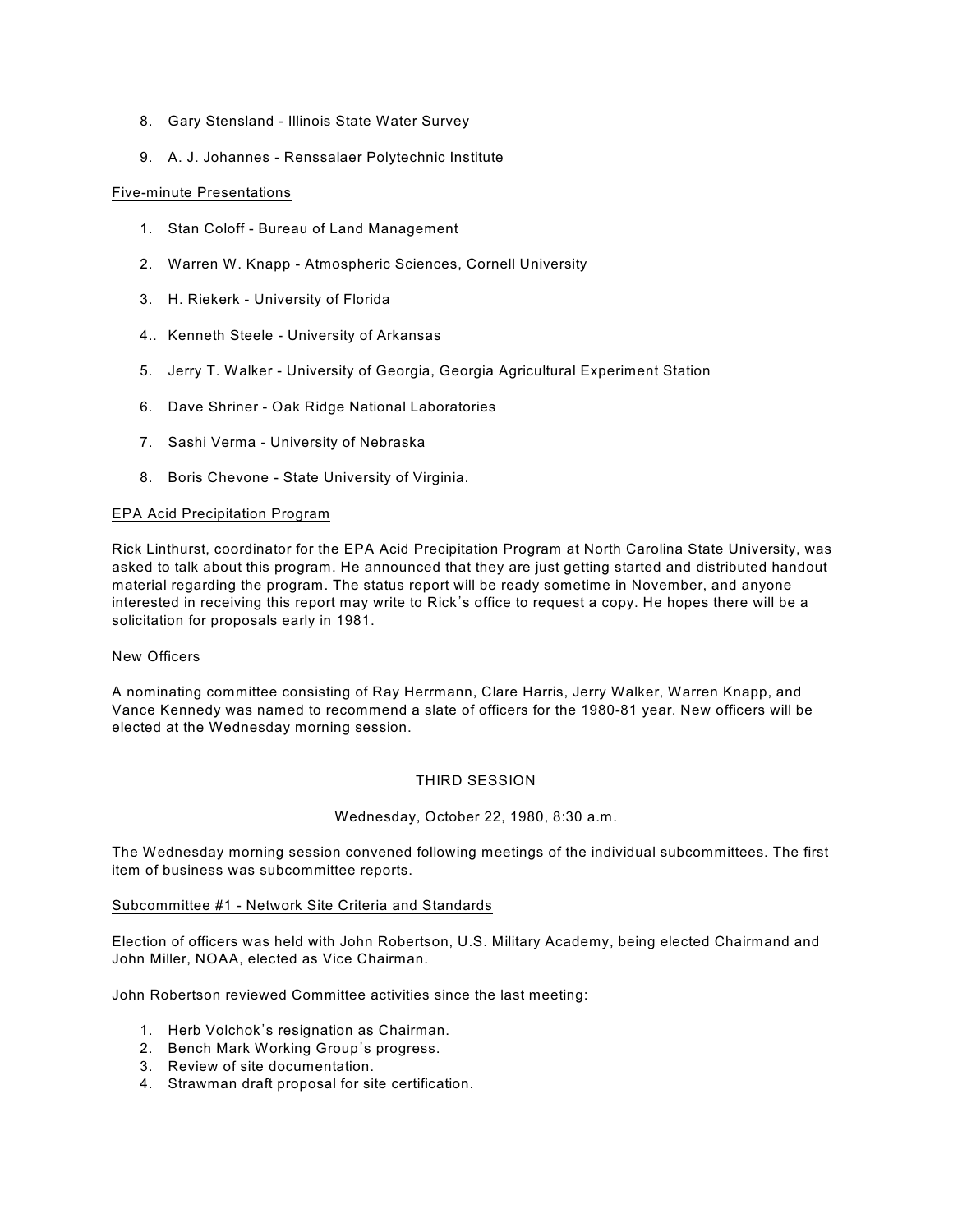A working group consisting of John Teasley, Wayne Martin, Malcolm Still, and Stan Coloff will review the new site selection criteria package and suggest changes. Written comments will be sent to John Robertson for consolidation.

The Committee considered whether a site would be allowed to operate an a part-time basis. The Committee agreed that all sites should operate on a year-round basis with no deviation. Specifically:

- 1. The Davis, California site should agree to operate on a year-round basis or not operate as part of NADP.
- 2. The Isle Royale site was reviewed. The Committee had no hesitation on a site at Houghton operating on a year-round basis. A site on the island on a part-time basis was not acceptable. When a site can operate on the island year-round, then it should become part of NADP. The Houghton site was thought not to be the same climatologically as the island site. The Committee felt the Park Service would be best served by a year-round site on the Minnesota shore.

The Committee considered whether NADP sites located on small regional airports met the siting criteria. The Committee agreed that the simple fact that the site was at an airport did not rule out its utility as an NADP site. The Chairman was instructed to work with NOAA in locating NADP samplers at the best practical location on these airports. Also, records of the number of flights per year should be maintained to monitor the growth of these airports.

The Committee agreed to meet at midyear to consider the classification scheme in the Site Selection Manual with an eye toward removing the possible misinterpretation of the current A, B, C, D system. A dual designation indicating regional setting and level of instrumentation will be considered.

The Committee directed the Chairman to work with Jim Gibson to immediately seek funds on the order of \$50,000 - 80,000 to allow site visitation before the next Technical Committee meeting. The development of a site certification proposal should continue.

## Subcommittee #2 - Methods Development and Quality Assurance

Election of officers was held with Dick Graham, U.S. Military Academy, being elected as Chairman and Leo Topol, Rockwell International, elected as Vice Chairman.

The Committee considered the following:

- 1. Discussion and review of field versus lab pH and conductance measurements.
- 2. Recommendation to Technical Committee that equipment specified in the Site Operator Manual for pH and conductance measurements be used or acquired as soon as possible to perform these measurements.
- 3. The USGS will dispense pH and conductivity standards to site operators on a quarterly basis for evaluation of the site operator. This program will be initiated as soon as possible.
- 4. CAL will continue to dispense conductivity check standards which are to be used only by the site operator for evaluation of instrumentation.
- 5. CAL will now review the weekly field forms upon receipt of samples for differences in field measurements versus lab measurements. If the variation in pH is greater than 0.5 units or 8 units in specific conductance, then CAL will call the site operator to alert them to the discrepancy. The site operator should then check the instrumentation via the Site Operator Manual to establish any problems.
- 6. The Field Observer Reporting Form was approved for use after correction of a few typographic errors.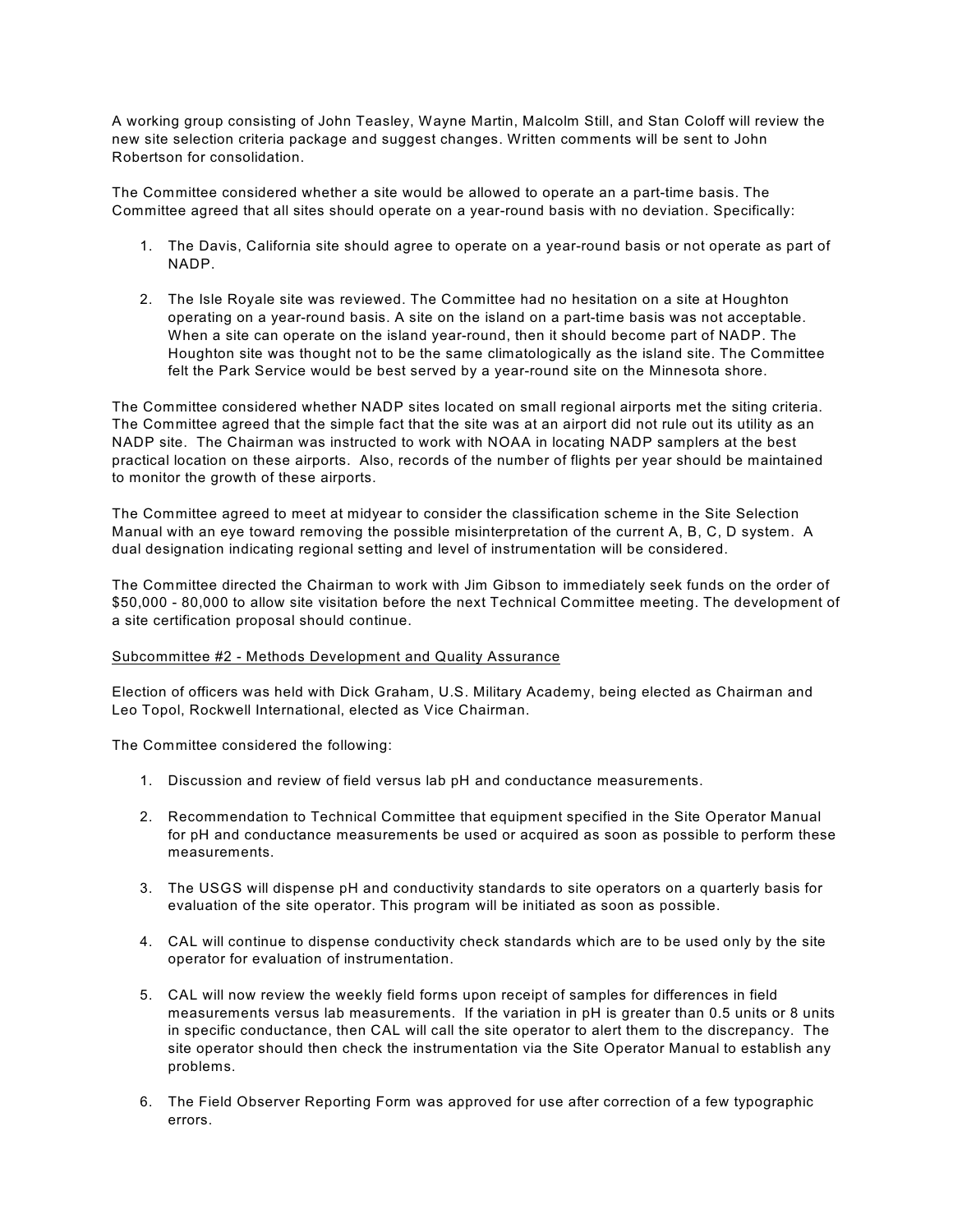- 7. There was extensive discussion and review of the Quality Assurance Program. Bernie Malo of the USGS presented a status report on the external QA program. It was stated that the program is operating satisfactorily, and the data obtained from CAL was quite good. There has been a modification in the protocol of the program. The change relates to observed differences in values reported by CAL and expected by the USGS. In the new set-up, if differences are observed and CAL validates their original results, then the sample is returned to the USGS for remeasurement. If the USGS validates the CAL results, then these data will be added to the external quality assurance data base. Therefore, the USGS program is to evaluate only the analytical measurement phase of the QA data.
- 8. Leo Topol will circulate to the Subcommittee, for review and comment, a document for checking the calibration of the rain gage at the sites.
- 9. The CAL will review the field forms for agreement of the rain gage to the volume collected by the wet/dry collector. If disagreement of more than 20% is observed between the collectors, CAL will contact the site operator to try to rectify the problem.
- 10. The Subcommittee recommended to the Technical Committee that the pad inserts for the head of the wet/dry collector not be removed during winter operations.
- 11. A letter from Wayne Martin concerning sampler modification for winter operation will be sent to all site operators.
- 12. There was discussion of the Site Operator Training Program. There has been positive feed-back as to the merits of the training program. The program will continue subject to additional funding from EPA.
- 13. There were 15 attendees of the Subcommittee deliberations.

#### Subcommittee #3 - Data Management and Analysis

Election of officers was held with Gerald Akland, US EPA, RTP, being promoted from Vice Chairman to Chairman and Warren Knapp, Cornell University being elected as Vice Chairman. The following business was conducted:

- 1. Quarterly Data Reports were reviewed.
	- A. Several improvements were noted in the last report.
	- B. It was noted that the use of Greenwich Mean Time (GMT) in the data reports sometimes resulted in erroneous dates. After some discussion of possible adjustments in the data formatting program, it was suggested that GMT be dropped and everything reported in local standard time. The Subcommittee did not act on this, but asked for comments from the entire Technical Committee.
	- C.. Noted a need to clarify the national map symbols to make it clear that all those shown on the map are not reporting in the current report.
	- D. Noted need to add a mileage scale to each of the state maps.
	- E. The locations shown on state maps and the national map need to be reconciled with each other and checked for accuracy.
	- F. The omission of field determinations of pH and conductivity from the quarterly report due to problems in obtaining reliable values should be reviewed at the next Subcommittee meeting if new information on these determinations is available.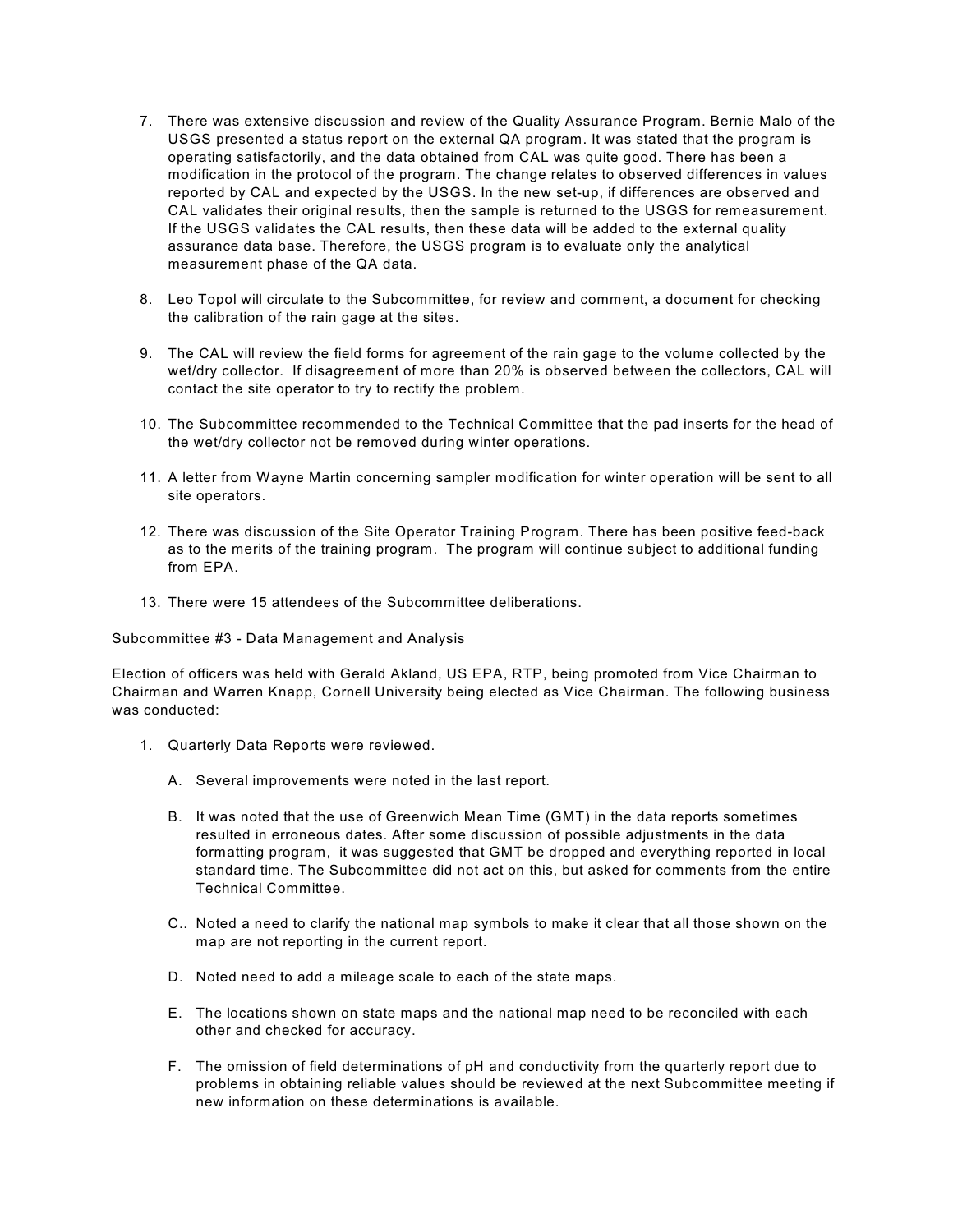- G. Discussed charging for quarterly reports and decided that the present no-charge policy promotes distribution and use of the reports. Charges should be instituted if economics dictate.
- 2. The annual report needs were discussed and a Subcommittee consisting of Warren Knapp (Chairman), Pat Brezonik, Gary Stensland arid Gerry Akland will prepare an initial draft of the annual report section, "Summary and Analysis of Monitoring Data ."
- 3. Data bank capabilities for varied outputs and data manipulations were discussed. The first need is for a routine that will provide volume-weighted monthly, weekly, or annual means of concentrations or total deposition. When doing monthly means, it is recommended that weekly values from the end of the month be partitioned into months proportional to daily rainfall values from the recording rain gage data.

## Subcommittee #4 - Effects Research

Election of officers was held with Jay Jacobson, Boyce Thompson Institute, being elected as Chairman and Dave Shriner, ORNL being elected Vice Chairman. The following business was conducted:

- 1. Reports of Progress Recommended Format for NADP Participants:
	- A. Progress.
	- B. NADP objectives, how are results related?
	- C. Plans for new research.
	- D. Publication CRIS report format.
	- E. Sources of funding.
- 2. Report Bulletins (Dr. Reikerk) Will prepare a sample draft for review by Technical Committee at a later time.
- 3. Next Year's Meeting Format As per this year's format with continuation of 10 minute review sessions and special topics.
- 4. Effects Committee Concern for consideration in Core, Long Term Trend, Bench Mark sites. We need to support major long term biological research sites as part of the overall planning for these sites.

## Election of Officers

Dr. Keith Huston chaired the meeting during the election of officers. Dr. Huston spoke briefly about the cooperative spirit between the agencies and the organizations involved in NADP, and indicated that he was gratified to see NADP address not only global issues, but also the long-term issues.

Warren Knapp presented the report of the nominating committee which recommended a slate consisting of Ellis Cowling. Chairman; Don Bogen, Vice Chairman; and Bill McFee, Secretary, as officers for the 1980-81 year. The floor was then opened for nominations. A motion was made and seconded that the entire slate, as recommended, be considered.

There were no additional nominations.. The motion was carried. It was then moved, seconded, and carried, that the nominated slate of officers be unanimously elected.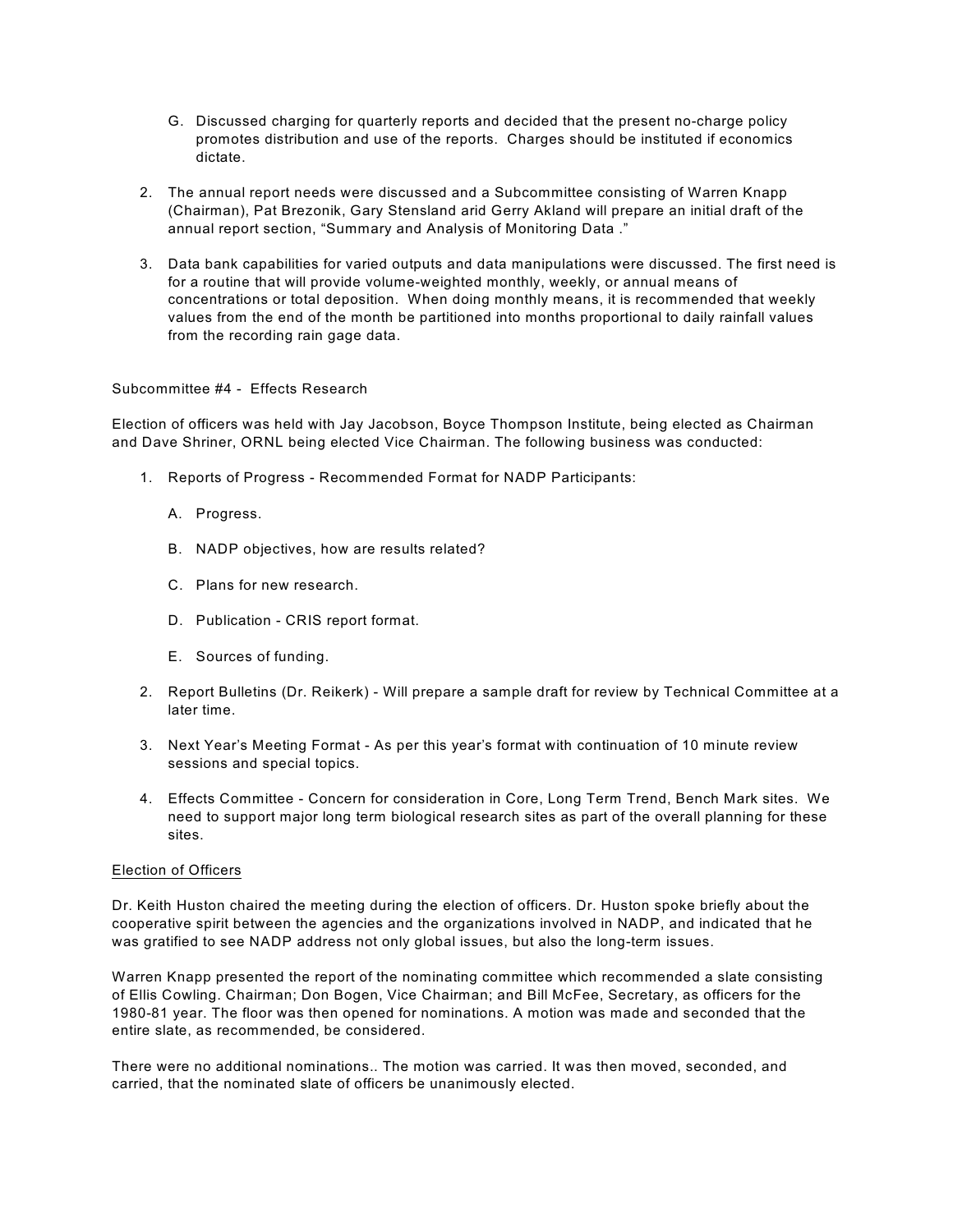#### Announcements

Jim Gibson announced that there would be an evening meeting of Subcommittees 1 and 2 to discuss siting of the CANSAP comparison study sites, and to formulate recommendations to EPA on location for their Inhalable Particulate Network (IPN) sites within NADP. Jim further announced that there is some money available in the coordination budget for interim Subcommittee meetings. Those persons interested in obtaining funding should see Jim regarding their request. He asked that the Subcommittees try to schedule their meetings to minimize costs.

Chuck Hakkarinen of EPRI announced that statistical data printouts for sites were available showing a total of eight different plots. Those printouts not picked up during the meeting would be mailed to the individual sites by Jim Gibson's office.

## FOURTH SESSION

Wednesday,. October 22, 1980, 1:30 p.m.

The afternoon session convened for a panel discussion titled "Relevance of Deposition Data to Understanding Effects of Acid Rain". Panelists for the session were:

Charles Driscol, Syracuse University Dean Jeffries, Ministry of the Environment, Canada A.J. Johannnes, Renssalaer Polytechnic Institute William McFee, Purdue University Jim McLenahan, Ohio Agricultural Research and Development Center Jay Jacobson, Boyce Thompson Institute, presiding

Some of the questions to be considered by the panel were:

- 1. What measures are most valuable for determining changes in deposition over space and time?
- 2. Which measures are most useful for understanding effects on materials and structures, soil and their biotic populations, potable waters, fresh waters and their biotic components, forests, agricultural crops?
- 3. Is the data more relevant to same areas of effects research than others?
- 4. Are there any improvements that can be made to maximize the usefulness of information derived from the network?

Immediately following the conclusion of the panel discussion session, an informal meeting was held with the Aerochem Metrics representatives regarding problems with the sampler. Dr. Prospero circulated handout materials regarding the sampler and their proposed design features for a very large area automatic sensing wet-dry precipitation collector.

## FIFTH SESSION

#### Thursday, October 23, 1980, 8:30 a.m.

Meetings of the working groups, organized by Jim Galloway, were scheduled. The work groups and covenors were:

- 1. Sampling and Analysis of Trace Metals on a Network-Wide Basis Jim Galloway.
- 2. Analysis of Particulate Weekly Precipitation Samples Bill Mcfee.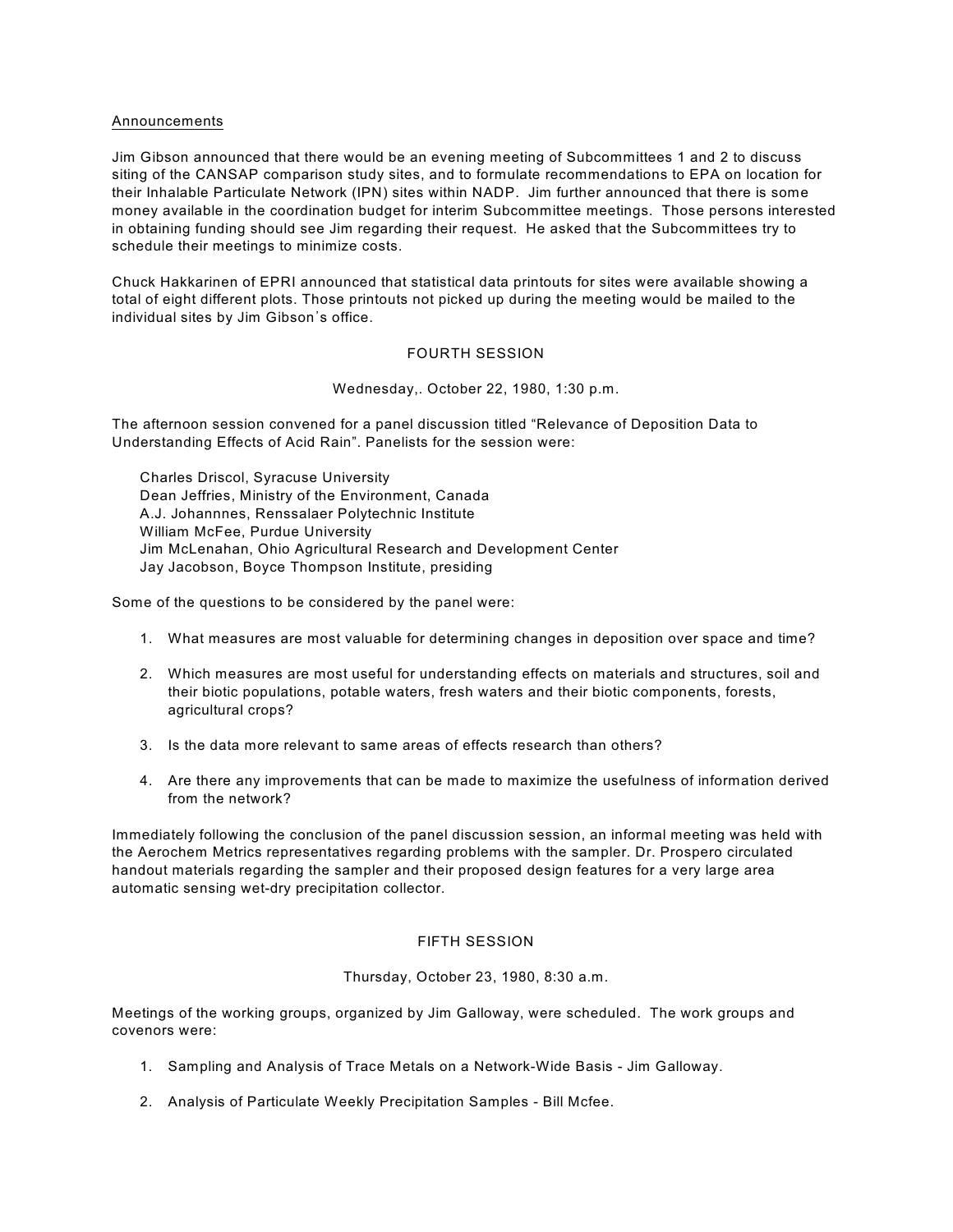- 3. Integration and Analysis of Data from all North American Networks Dick Semonin and Jake Hales.
- 4. Improvements in the measurement and Interpretation of Dry Deposition Measurements on a Network Basis - Ellis Cowling and Bruce Hicks

## Workinq Group Reports

At 11. a.m. the large group reconvened for the purpose of hearing reports from the working groups.

Jim Galloway reported for the working group on measurements of metals in the NADP. The working group established the following objectives:

- 1. To determine if atmospheric deposition should be collected and analyzed for trace metals in the NADP.
- 2. If the answer is yes, where should the stations be? What should the metals be? How should we do it? What will it cost? What technique would we use to do the analysis? Who would do the analysis?
- 3. If the answer is yes, what would be the objectives of the NADP in such a program?

The NADP decided that we should be concerned with trace metals in atmospheric deposition because there are significant effects of anthropogenic activities on the concentrations of metals in atmospheric deposition. The objectives of the NADP Metal Program would be:

- 1. To develop procedures for the collection and analysis of selected trace metals on a network-wide basis.
- 2. Determine temporal spatial trends relative to anthropogenic influence.
- 3. Integrate the NADPM with effects research.

The Working Group realized that there were two possible next steps.

- 1. Assume that we knew enough about how to collect trace metals on a network-wide basis and how to treat the samples and then analyze them to immediately begin a network for trace metals in conjunction with the NADP.
- 2. Realize that we don't know enough and that we have to do some research on procedures first before we set up the network.

The Working Group decided to take the latter course. Therefore, the next step of the Working Group on Trace Metals is to develop a proposal to obtain funds to determine how to collect metals in atmospheric deposition before we begin a metals network.

The Working Group formed a committee to develop the proposal. The membership is:

Jim Galloway, University of Virginia, Chairman Owen Bricker, USGS Stave Norton, University of Maine Gary Stensland, Central Analytical Laboratory Don Bogen, Department of Energy Bill Feder, University of Massachusetts Russ Morris, U. S. Military Academy

Writing work on the various sections of the proposal will be begun by the middle of November and the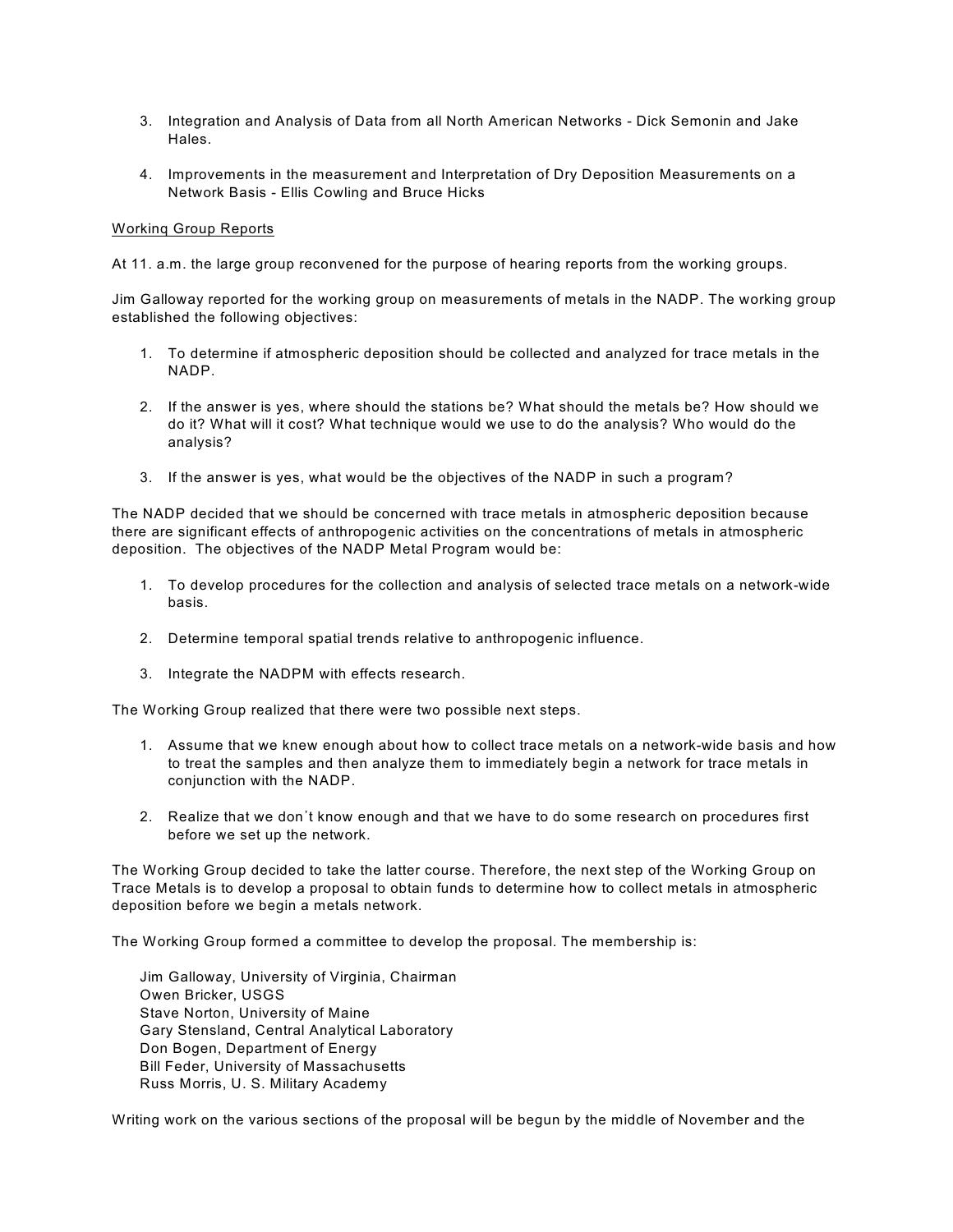proposal will be ready for submission by the first of March, 1981. If the proposal is accepted, the work would begin around September 1981. There would be six mouths of research on techniques of how to collect, how to handle and how to analyze the trace metals and then a twelve-month period, beginning in the spring of 1982, with the operation of a four-or-five-station network using these new techniques. This four-or-five-station network would run for one year through the spring of 1983. Assuming we were successful in the operation of that small network, we would plan to expand the network in the summer of 1983 to include more stations..

Bill McFee reported that the Work Group on Analysis of Particulates proposed that NADP invite requests for release of filters for exploratory research into techniques which may yield useful data from the archived filters of wet and dry bucket particulates. The Executive Committee would be empowered to release up to 25% of filters from any one site and no more than 10% of total archived filters from samples taken prior to 1 January 1980. We would release the samples with the understanding that NADP would be credited in any release of the information, and that NADP would receive a written report of the results. This is a short-term offering. Requests must be received prior to 1 February 1981. This policy will be subject to review, and future offerings of the materials will be made after the initial results are reviewed.

Recommended that an ad hoc committee be appointed by the chairman to review these requests.

Jim Gibson presented the report from the Work Group on Data Analysis in the absence of the convenor, Jake Hales. The group established commonality of data analysis, commonality of network operations, and reporting of data as the factors to be considered. The group made the following recommendations:

- 1. A common statistical software package be written to produce tabulated "bare bones" statistical summary information. This should be executed for each year's data by each network, and should include:
	- A. means and extremes
	- B. log and normal distribution parameters
	- C. coefficients of determination
	- D. linear regressions with time
	- E. monthly deposition weighted concentrations.

AND THAT\*S ALL! More elaborate manipulations should be done by the USER! Units should be consistant with SARAD. This should be a FORTRAN program residual at all labs and at SARAD. Action: Jaka Hales of MAP3S

- 2. Annual isopleths of concentration for North America should be produced with the consolidated data set. Action: NADP/EPRI
- 3. The above results should be published in a common medium on an annual basis. Action: NOAA

Problems were listed as:

- 1. What is commonly acceptable algorithm for data editing?
- 2. How do we handle rain gage vs sampler precipitation measurements?
- 3. How do we merge data for networks having different start/stop time?
- 4. What about parameters measured at one network and not by others?

Ellis Cowling presented the report for the Dry Deposition Work Group. The group made the following recommendations:

1. A working group on dry deposition within NADP should be created to explore means by which to improve our understanding of dry deposition processes and to recommend methods for the routine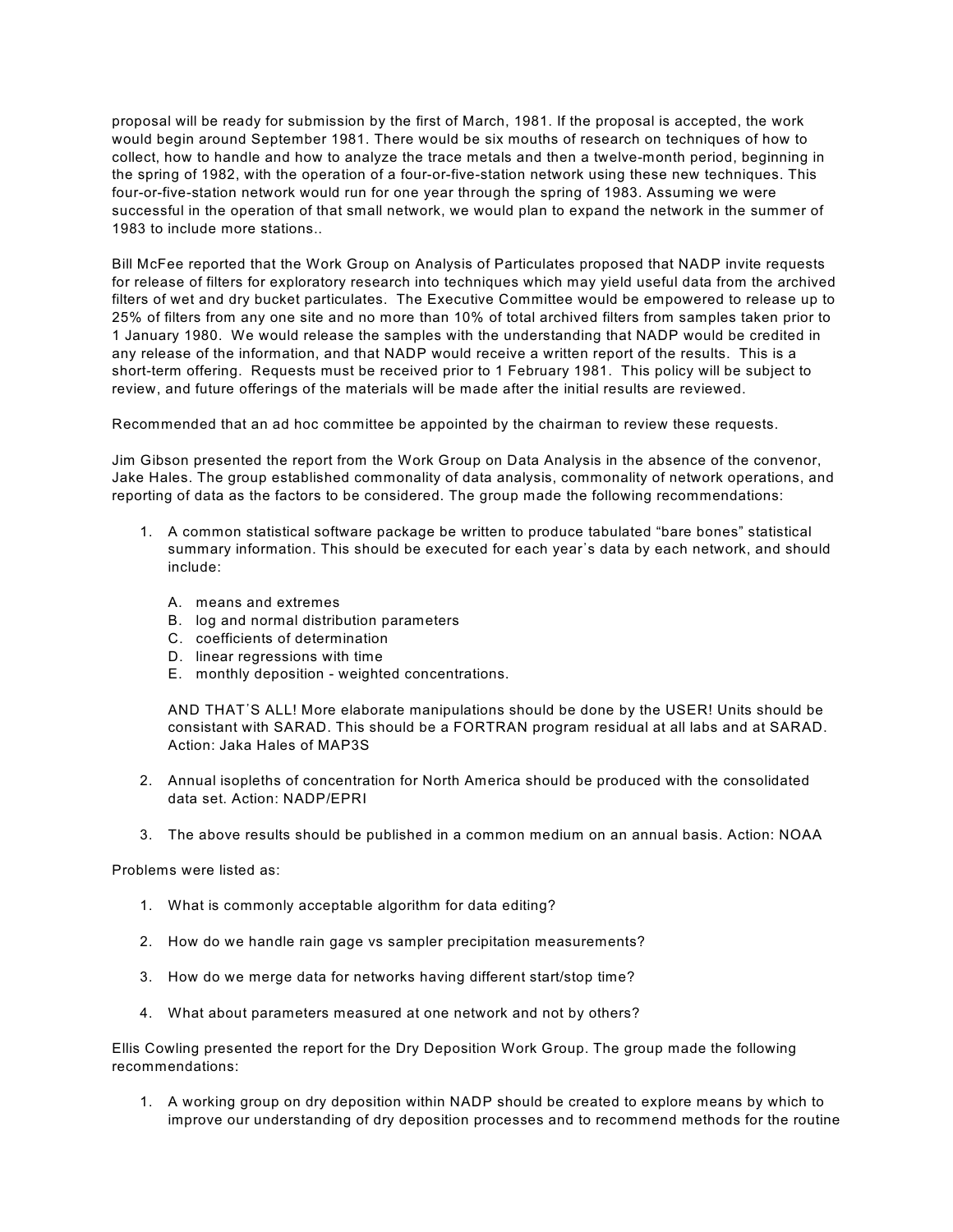collection of dry deposition. This group should consist of the following persons:

| Bruce Hicks, Chairman |                                  |                              |
|-----------------------|----------------------------------|------------------------------|
| Herb Feely            | A. J. Johannes                   | Someone from MACP leadership |
| John Teasley          | <b>Pat Brezonik</b>              | Ellis Cowling                |
| Vance Kennedy         | John Miller                      | Jim Gibson                   |
| Dick Graham           | "Somebody from CAL" - Mark Peden | Jim Galloway                 |

- 2. An effort should be made to analyze and interpret the dry deposition data collected to date. This will be done by Herb Feely, Dick Graham, Bruce Hicks and A. J. Johannes.
- 3. After analysis of available data by the above four persons, the working group should meet to consider the findings of this small group, and to formulate recommendations to the Subcommittee on Methods Development and Quality Assurance and to the Executive Committee.
- 4. Collection and analysis of "dry fall" should be continued as usual until a decision is reached about the value of the data being collected and the value of continuing, altering, or discontinuing the present methods of collection and analysis of "dry fall."

## **Announcements**

Ellis Cowling suggested that all Subcommittee reports be mentioned in the next issue of the NADP Newsletter. He then named Jim Galloway to a special ad hoc position on the NADP Executive Committee titled "New Initiatives Leader." Jim Galloway will meet with the Executive Committee to bring forward any new initiatives suggested for the program.

## SIXTH SESSION

## Thursday, October 23, 1980, 1:00 p.m.

The Thursday afternoon session was devoted to a discussion of "A Network of Experimental Watershed Study Sites" organized by Mike Kelly.

The 1980 Technical Committee Meeting officially adjourned at 3 p.m.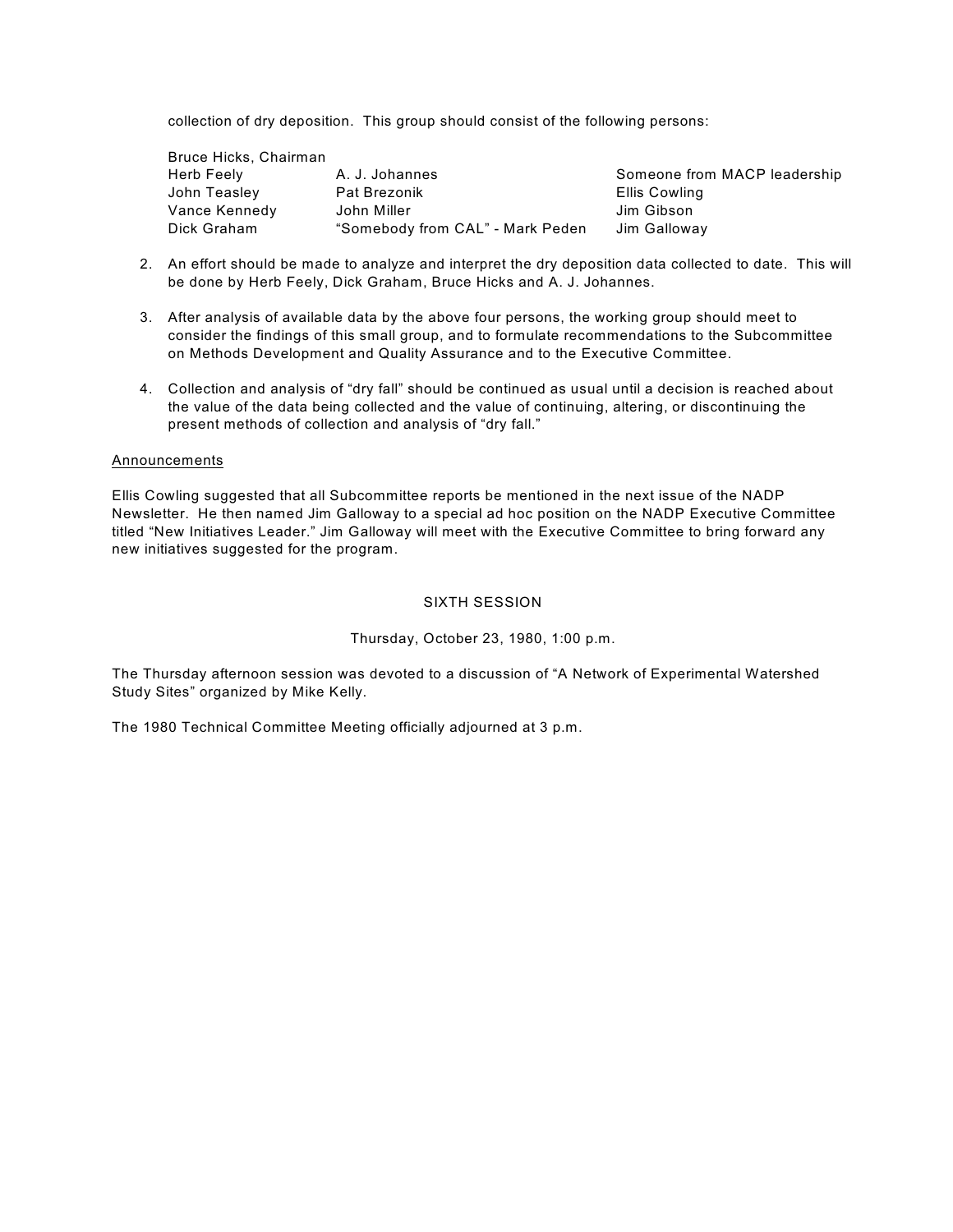# Technical Committee Meeting Participant List

1980, St. Louis, MO

Participant Affiliation

Chris Bernabo NOAA Pat Brezonik **University of Florida** Susan Burke **Aerochem Metrics** Boris Chevone Virginia Tech James Galloway University of Virginia Clare Harris USAD, SEA-CR J. David Helvey USDA Forest Service Gray Henderson University of Missouri Raymond Hermann National Park Service Warren Knapp Cornell University Orie Loucks Science Director, TIE James Lynch **Penn State University** C. Wayne Martin USDA Forest Service William McFee **Purdue University** John Miller NOAA Paul Miller **National Community** U.S. Forest Service Russell Morris U.S. Military Academy Monte Poindexter NOAA Dudley Raynal SUNY - Syracuse

Gerry Akland **U.S. Environmental Protection Agency** Jerry Aubertin Southern Illinois University Don Bogen U.S. Department of Energy Van Bowersox Illinois State Water Survey Owen Bricker **U.S. Geological Survey** Walter Chan **Chan** Ontario Ministry of the Environment Stan Coloff **Bureau of Land Management** Ellis Cowling North Carolina State University W.A. Feder **University of Massachusetts** Herbert Feely U.S. Department of Energy James Gibson Colorado State University Richard Graham U.S. Military Academy Chuck Hakkarinen Electric Power Research Institute Walter Heck North Carolina State University Keith Huston **North Cental Association of Agricultural Experiment Station Directors** Jay Jacobson Boyce Thompson Institute Dean Jeffries **Contage Contario Ministry of Environment** A. J. Johannes Renssalaer Polytechnic Institute J. Preston Jones Louisiana State University J. M. Kelly Tennesee Valley Authority Vance Kennedy U.S. Geological Survey Bruce Komadina **Illinois State Water Survey** Jeffrey Lee **U.S. Environmental Protection Agency** Rick Linthurst North Carolina State University Thomas Lukow Bureau of Land Management Bernard Malo U.S. Geological Survey Raymond Mathews Great Smoky Moutains National Park Dan Matias New York State Electric & Gas Jim McClenahen Ohio Agricultural Research& Development Center Stephen Norton University of Maine at Orono Mark Peden **Illinois State Water Survey** Jack Pickering U.S. Geological Survey Joseph Prospero University of Miami, RSMAS